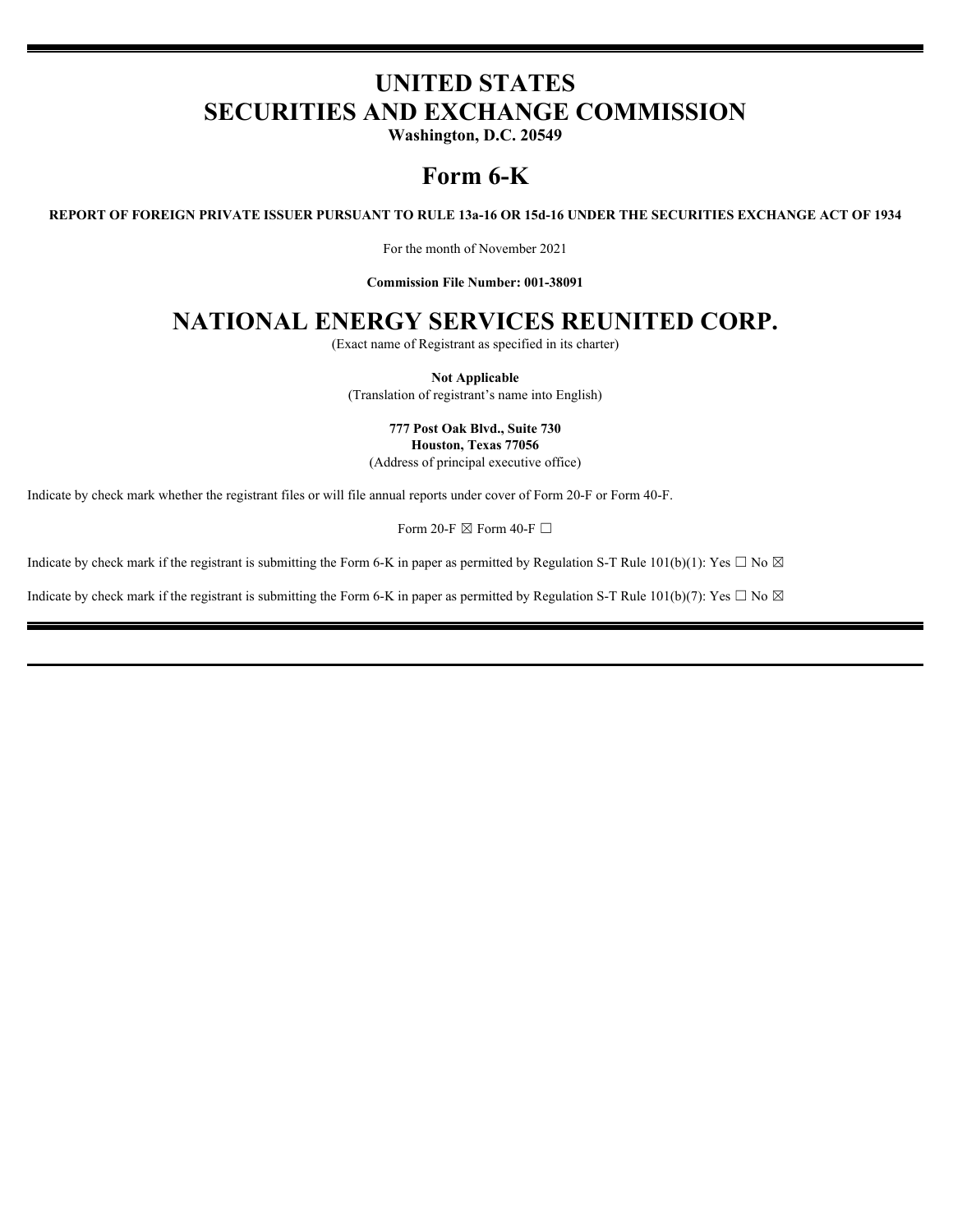#### **Information Contained in this Form 6-K Report**

On November 3, 2021, National Energy Services Reunited Corp. ("NESR") issued a press release announcing its financial condition and results of operations for the quarter ended September 30, 2021. A copy of the press release is furnished as Exhibit 99.1 to this report on Form 6-K.

The information contained in this report and the exhibit hereto shall not be deemed to be "filed" for purposes of Section 18 of the Securities Exchange Act of 1934, as amended (the "Exchange Act"), or otherwise subject to the liabilities of that section, and shall not be deemed incorporated by reference into any filings made by NESR under the Securities Act of 1933, as amended, or the Exchange Act, except as may be expressly set forth by specific reference in such filing.

#### **Financial Statements and Exhibits**

*Exhibits.*

| <b>Number</b> | <b>Description</b>                    |
|---------------|---------------------------------------|
| 99.1          | Press Release dated November 3, 2021. |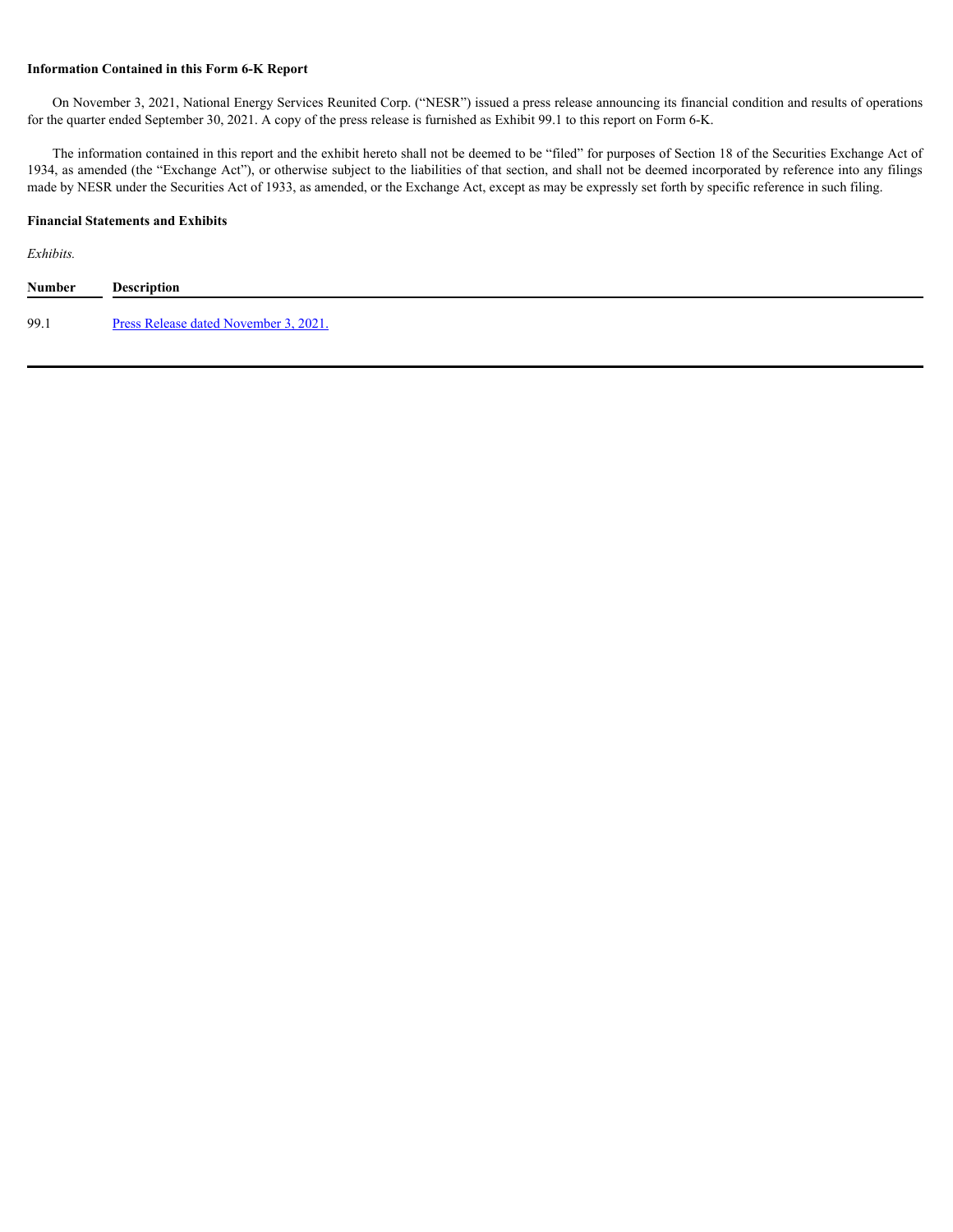## **SIGNATURES**

Pursuant to the requirements of the Securities Exchange Act of 1934, the registrant has duly caused this report to be signed on its behalf by the undersigned, thereunto duly authorized.

NATIONAL ENERGY SERVICES REUNITED CORP.

Date: November 3, 2021 By: */s/ Christopher L. Boone* 

Name: Christopher L. Boone Title: Chief Financial Officer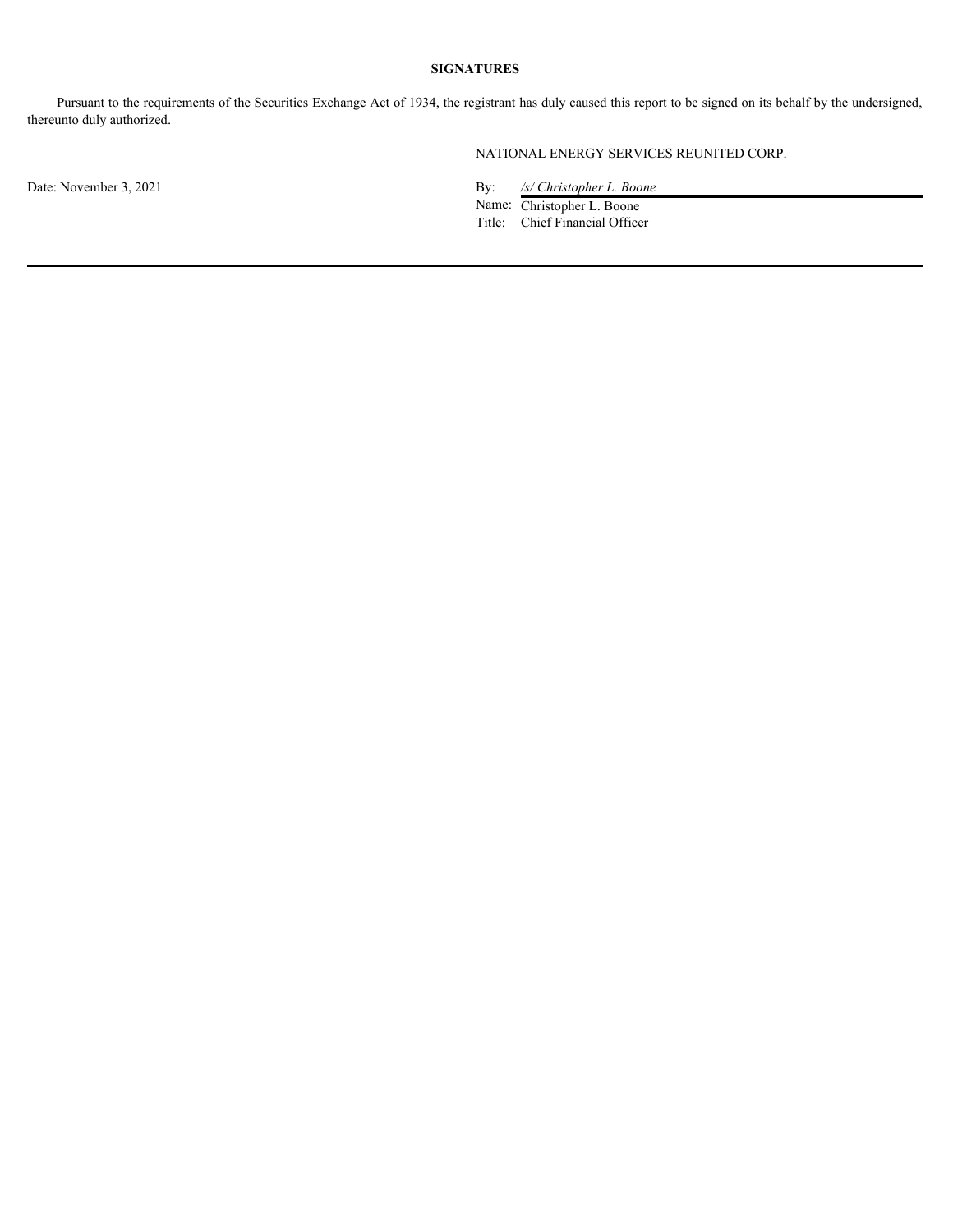#### **National Energy Services Reunited Corp. Reports Third Quarter 2021 Financial Results**

- <span id="page-3-0"></span>● Revenue for the third quarter of 2021 is \$218 million
- Free cash flow (a non-GAAP measure) for the third quarter of 2021 is \$17 million\*
- Entered into a flagship, sustainability-linked, green credit facility refinancing
- Net Income for the third quarter of 2021 is \$2 million
- Adjusted Net Income (a non-GAAP measure) for the third quarter of 2021 is \$7 million\*
- Adjusted EBITDA (a non-GAAP measure) is \$49 million\*
- Diluted Earnings per Share (EPS) for the third quarter of 2021 is \$0.02
- Adjusted Diluted EPS (a non-GAAP measure), which includes \$0.06 per share of Charges and Credits, for the third quarter of 2021 is \$0.08\*

HOUSTON, November 3, 2021 – National Energy Services Reunited Corp. ("NESR" or the "Company") (NASDAQ: NESR) (NASDAQ: NESRW), a national, industry-leading provider of integrated energy services in the Middle East and North Africa ("MENA") and Asia Pacific regions, today reported its financial results for the quarter ended September 30, 2021. The Company posted the following results for the periods presented:

|                                            | <b>Three Months Ended</b> |         |      |                 |  |               |  | Variance   |  |            |  |  |
|--------------------------------------------|---------------------------|---------|------|-----------------|--|---------------|--|------------|--|------------|--|--|
| (in thousands except per share amounts and | September 30,<br>2021     |         |      | <b>June 30,</b> |  | September 30, |  |            |  | Year-over- |  |  |
| percentages)                               |                           |         | 2021 |                 |  | 2020          |  | Sequential |  | year       |  |  |
| Revenue                                    |                           | 217,992 |      | 234,927         |  | 218,423       |  | (7)%       |  | $-$ %      |  |  |
| Net income                                 |                           | 1.931   |      | 7,821           |  | 11,666        |  | (75)%      |  | (83)%      |  |  |
| Adjusted net income (non-GAAP)*            |                           | 6,984   |      | 12,817          |  | 14,165        |  | $(46)\%$   |  | (51)%      |  |  |
| Adjusted EBITDA (non-GAAP)*                |                           | 48,674  |      | 53,607          |  | 55,803        |  | (9)%       |  | (13)%      |  |  |
| Diluted EPS                                |                           | 0.02    |      | 0.08            |  | 0.13          |  | (75)%      |  | (85)%      |  |  |
| Adjusted Diluted EPS (non-GAAP)*           |                           | 0.08    |      | 0.14            |  | 0.16          |  | (43)%      |  | (50)%      |  |  |
| Free cash flow (non-GAAP)*                 |                           | 17,005  |      | 11,663          |  | 8,668         |  | 5,342      |  | 8,337      |  |  |

\*The Company presents its financial results in accordance with generally accepted accounting principles in the United States of America ("GAAP"). However, management believes that using additional non-GAAP measures will enhance the evaluation of the profitability of the Company and its ongoing operations. Please see Tables 1, 2, 3, 4, 5 and 6 below for reconciliations of GAAP to non-GAAP financial measures.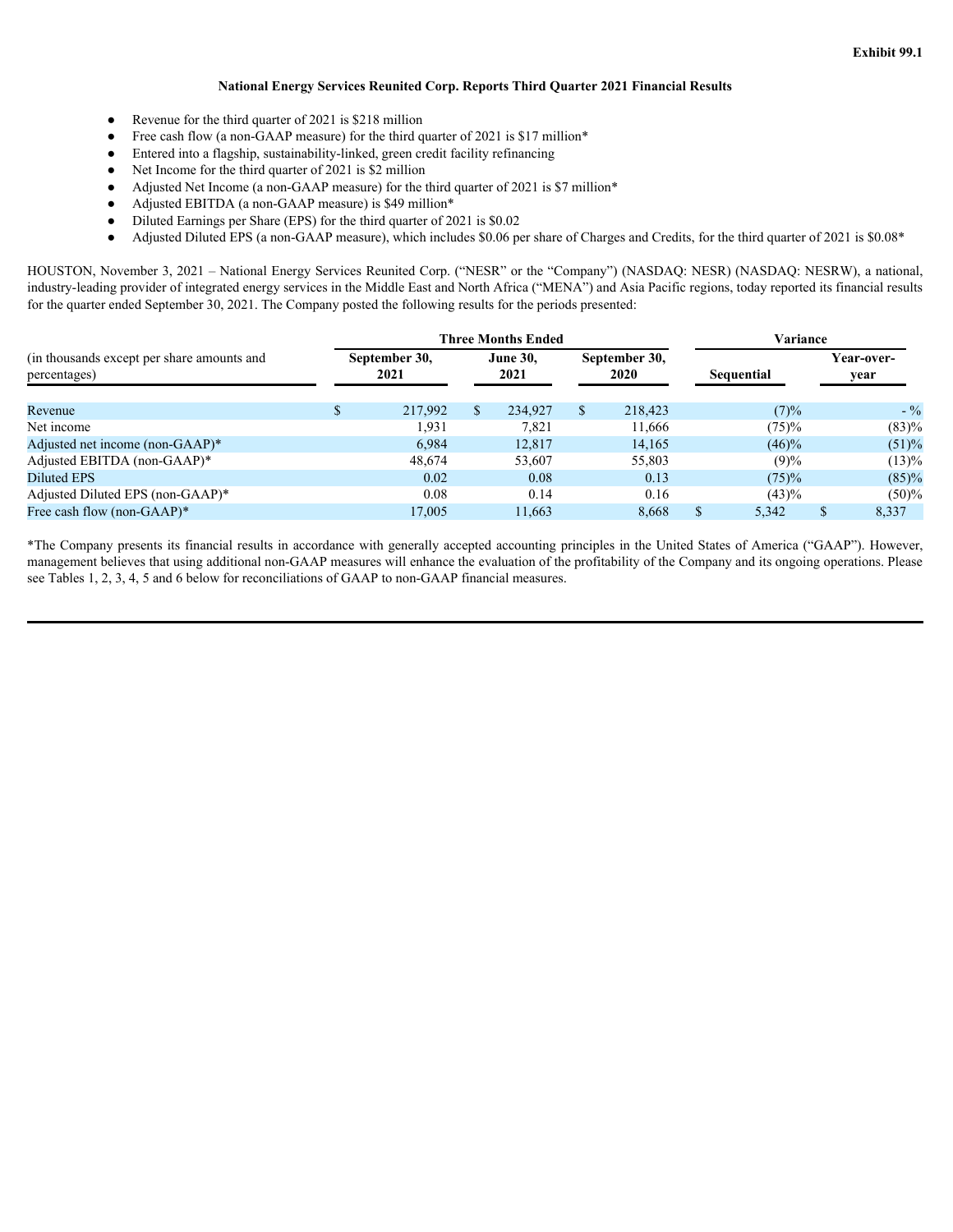Sherif Foda, Chairman of the Board and CEO of NESR said, "During the quarter, our team continued to prepare NESR for the emerging upcycle by generating strong free cash flow, securing multiple new contract awards, and executing a bevy of key technology partnerships. We are also extremely excited about the speed Sherif Foda, Chairman of the Board and CEO of NESR said, "During the quarter, our team continued to prepare NESR for the emerging upcycle by generating strong fere cash flow, securing multiple new contract awards, and exec disruption during the quarter due mainly to the COVID-19 Delta variant and supply chain bottlenecks that delayed the startup of several projects, our thesis that MENA will be the main engine for growth and that the super cycle is materializing is more and more evident. As such, we continue to invest to ensure that we are the trusted and reliable partner to our customers. To support this growth, we finalized a milestone green debt refinancing this quarter that will provide enhanced liquidity and financial flexibility for continued growth." Sherif Foda, Chairman of the Board and CEO of NESR said, "During the quarter, our team continued to prepare NESR for the emerging upcycle by generating strong free cash flow, securing multiple new contract awards, and exec Sherif Foda, Chairman of the Board and CEO of NESR said, "During the quarter, our team continued to prepare NESR for the emerging upcycle by generating<br>strong free cash flow, securing multiple new contract awards, and exec Sheri Foda, Chairmas of the Hand and CiO of NiSM said, "During the quater, or team continued to progress NiSM for the energing angular departed and the company includes and the company include and the company include and

Mr. Foda continued, "I am very proud to report that during the FII, the world witnessed the leadership of Saudi Arabia with its Saudi Green Initiative, and our challenges. We are very excited to be involved in several initiatives in this journey."

#### **Net Income Results**

The Company had net income for the third quarter of 2021 totaling \$1.9 million. Adjusted net income for the third quarter of 2021 is \$7.0 million and includes adjustments totaling \$5.1 million (collectively, "Total Charges and Credits") mainly related to merger and acquisition transaction costs and restructuring activities. A complete list of the adjusting items and the associated reconciliation from GAAP has been provided in Table 1 below in the section entitled "Reconciliation of Net Income and Adjusted Net Income."

The Company reported \$0.02 of diluted earnings per share ("EPS") for the third quarter of 2021. Adjusted for the impact of Total Charges and Credits, Adjusted Diluted EPS, a non-GAAP measure described in Table 1 below, for the third quarter of 2021 is \$0.08.

#### **Adjusted EBITDA Results**

certain Total Charges and Credits (those not related to interest, taxes, and/or depreciation and amortization) of \$5.1 million. The Company posted the following results for the periods presented.

|                        | <b>Ouarter ended</b> | <b>Ouarter ended</b> | <b>Ouarter ended</b> |                           |  |
|------------------------|----------------------|----------------------|----------------------|---------------------------|--|
| (in thousands)         | September 30, 2021   | June 30, 2021        |                      | <b>September 30, 2020</b> |  |
| Revenue                | 217,992              | 234,927              |                      | 218,423                   |  |
| <b>Adjusted EBITDA</b> | 48,674               | 53,607               |                      | 55,803                    |  |
|                        |                      |                      |                      |                           |  |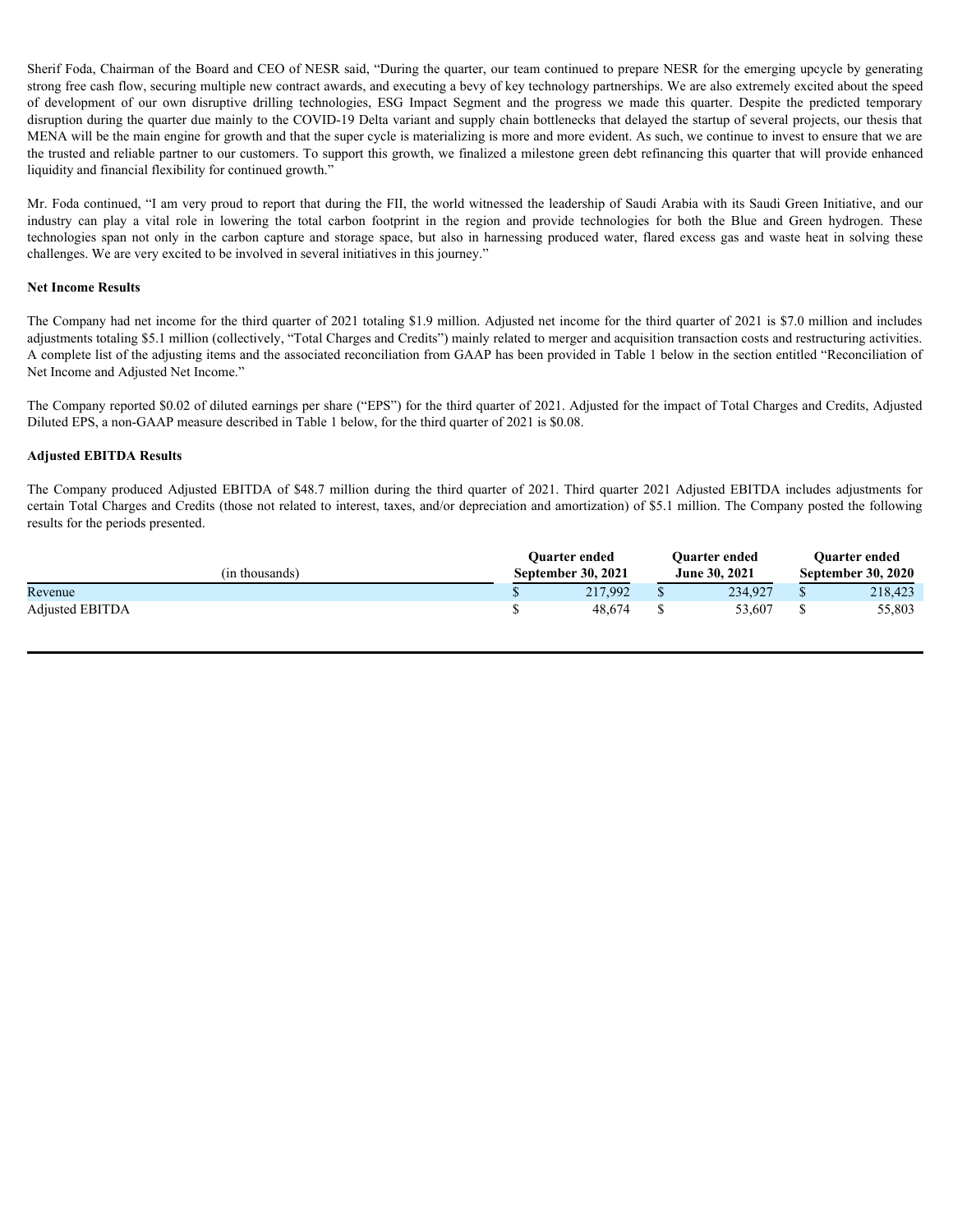#### **Production Services Segment Results**

| <b>Production Services Segment Results</b>                                                                                                                                                                                                  |                    |                                     |                               |                                |                                            |                  |
|---------------------------------------------------------------------------------------------------------------------------------------------------------------------------------------------------------------------------------------------|--------------------|-------------------------------------|-------------------------------|--------------------------------|--------------------------------------------|------------------|
| The Production Services segment contributed \$138.1 million to consolidated revenue for the third quarter of 2021. Segment Adjusted EBITDA, a non-GAAP                                                                                      |                    |                                     |                               |                                |                                            |                  |
| measure, is \$36.4 million. Segment Adjusted EBITDA margin is 26%, substantially flat on a sequential quarter basis. The Production Services segment posted the<br>following results for the periods presented.                             |                    |                                     |                               |                                |                                            |                  |
|                                                                                                                                                                                                                                             |                    | Quarter ended                       |                               | Quarter ended                  | Quarter ended                              |                  |
| (in thousands)                                                                                                                                                                                                                              |                    | September 30, 2021                  |                               | June 30, 2021                  | <b>September 30, 2020</b>                  |                  |
| Revenue                                                                                                                                                                                                                                     | \$.                | 138,060                             | <sup>S</sup>                  | 152,670                        | <sup>S</sup>                               | 148,292          |
| Operating income<br><b>Adjusted EBITDA</b>                                                                                                                                                                                                  | \$<br>$\mathbb{S}$ | 10,625<br>36,351                    | <sup>\$</sup><br>$\mathbf{s}$ | 18,015<br>40,764               | <sup>S</sup><br><b>S</b>                   | 21,425<br>42,891 |
|                                                                                                                                                                                                                                             |                    |                                     |                               |                                |                                            |                  |
| <b>Drilling and Evaluation Services Segment Results</b>                                                                                                                                                                                     |                    |                                     |                               |                                |                                            |                  |
| The Drilling and Evaluation ("D&E") Services segment contributed \$79.9 million to consolidated revenue for the third quarter of 2021. Segment Adjusted                                                                                     |                    |                                     |                               |                                |                                            |                  |
| EBITDA, a non-GAAP measure, totaled \$16.9 million in the third quarter of 2021, improving 2% from \$16.5 million in the third quarter of 2020. Segment<br>Adjusted EBITDA margin is 21%, substantially flat on a sequential quarter basis. |                    |                                     |                               |                                |                                            |                  |
|                                                                                                                                                                                                                                             |                    |                                     |                               |                                |                                            |                  |
| The D&E Services segment posted the following results for the periods presented.                                                                                                                                                            |                    |                                     |                               |                                |                                            |                  |
| (in thousands)                                                                                                                                                                                                                              |                    | Quarter ended<br>September 30, 2021 |                               | Quarter ended<br>June 30, 2021 | Quarter ended<br><b>September 30, 2020</b> |                  |

#### **Drilling and Evaluation Services Segment Results**

|                        | <b>Ouarter</b> ended      | <b>Ouarter ended</b> | <b>Ouarter ended</b> |                           |  |
|------------------------|---------------------------|----------------------|----------------------|---------------------------|--|
| (in thousands)         | <b>September 30, 2021</b> | <b>June 30, 2021</b> |                      | <b>September 30, 2020</b> |  |
| Revenue                | 79,932                    | 82,257               |                      | 70,131                    |  |
| Operating income       | 7,084                     | 8,558                |                      | 7,377                     |  |
| <b>Adjusted EBITDA</b> | 16,895                    | 17,505               |                      | 16,492                    |  |

Offsetting both the Production Services segment and D&E Services segment results are certain corporate costs, which are not allocated to segment operations.

#### **Balance Sheet**

The Company completed a major refinancing during the fourth quarter of 2021 with a goal of creating additional financial flexibility, lowering the Company's costs, and improving the tax efficiency of the Company's borrowing structure. The Company is also proud to have entered into a green loan facility as part of the broader refinancing, which is based on certain sustainability key performance indicators encompassing environmental, social, and governance metrics. All prior facilities of the Company have been refinanced into a single facility with additional term, revolving, and working capital capacity available to the Company. The refinancing expands the Company's borrowing capacity to \$860 million including a \$430 million term loan, a \$350 million working capital facility for letters of guarantee and letters of credit, and a \$80 million revolving credit facility.

Cash and cash equivalents are \$101.0 million as of September 30, 2021, compared to \$75.0 million as of December 31, 2020.

Total debt as of September 30, 2021, is \$427.0 million with \$150.5 million classified as short-term. Working capital totaled \$110.5 million as of September 30, 2021. Free cash flow, a non-GAAP measure, for the third quarter of 2021 is \$17.0 million. Net Debt (a non-GAAP measure), which is the sum of our recorded Current installments of long-term debt, Short-term borrowings, and Long-term debt less Cash and cash equivalents, totaled \$326.0 million as of September 30, 2021 as compared to \$323.5 million as of December 31, 2020 and \$349.4 million as of September 30, 2020. A reconciliation of the comparable GAAP measures to Net Debt is provided in Table 4 below, entitled "Reconciliation to Net Debt."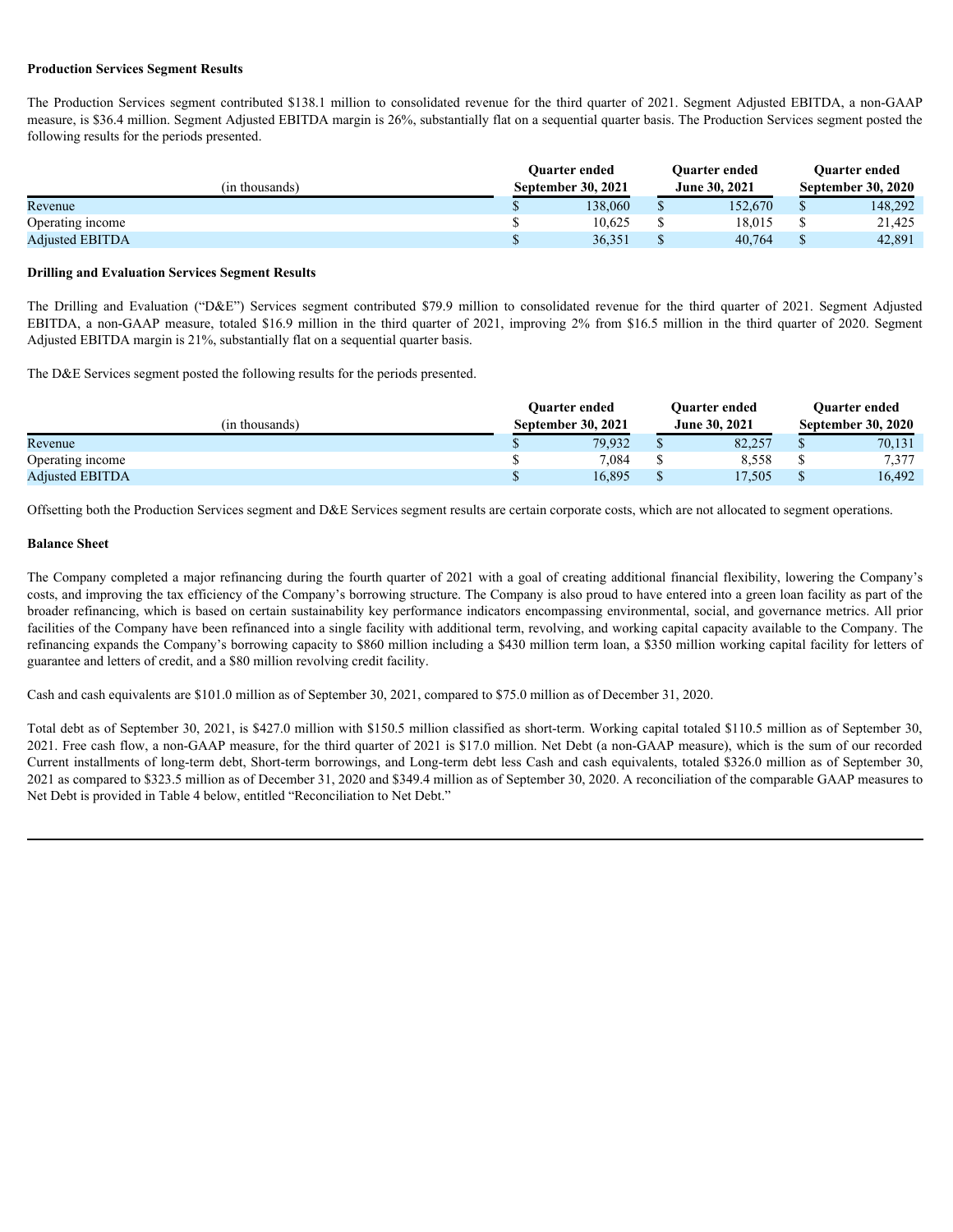#### **Conference Call Information**

NESR will host a conference call on Wednesday, November 3, 2021, to discuss third quarter financial results. The call will begin at 8:00 AM Eastern Time.

Investors, analysts and members of the media interested in listening to the conference call are encouraged to participate by dialing in to the U.S. toll-free line at 1- 877-407-0312 or the international line at 1-201-389-0899. A live, listen-only webcast will also be available under the "Investors" section of the Company's website at www.nesr.com. A replay of the conference call will be available after the event under the "Investors" section of the Company's website.

#### **About National Energy Services Reunited Corp.**

Founded in 2017, NESR is one of the largest national oilfield services providers in the MENA and Asia Pacific regions. With over 5,000 employees, representing more than 60 nationalities in over 15 countries, the Company helps its customers unlock the full potential of their reservoirs by providing Production Services such as Hydraulic Fracturing, Cementing, Coiled Tubing, Filtration, Completions, Stimulation, Pumping and Nitrogen Services. The Company also helps its customers to access their reservoirs in a smarter and faster manner by providing Drilling and Evaluation Services such as Drilling Downhole Tools, Directional Drilling, Fishing Tools, Testing Services, Wireline, Slickline, Drilling Fluids and Rig Services.

#### **Forward-Looking Statements**

This communication contains forward-looking statements (as such term is defined in Section 27A of the Securities Act of 1933, as amended, and Section 21E of the Securities Exchange Act of 1934, as amended). Any and all statements contained in this communication that are not statements of historical fact, the impact of Conference Call Information<br>NESR will host a conference call on Wednesday, November 3, 2021, to discuss third quarter financial results. The call will begin at 8:00 AM Eastern Time.<br>Investor, marly be not discussions A rep Conference Call Information<br>NESR will host a conference cull on Wedneday, November 3, 2021, to discuss third quarter financial results. The coll will begin at 8:00 AM Eastern Time.<br>
Investors, analysts and members of the m "expect," "future," and terms of similar import (including the negative of any of these terms) may identify forward-looking statements. However, not all forwardlooking statements may contain one or more of these identifying terms. Forward-looking statements in this communication may include, without limitation, the Conference Call Information<br>NESR will boat a conference call on Wednesday, November 3, 2021, to discuss third quarter financial results. The call will begin at 8:00 AM Exarcon Time,<br>Interactions, and meaning of the model i structure or other financial items, the Company's future financial performance, expansion plans and opportunities, completion and integration of acquisitions, and the assumptions underlying or relating to any such statement.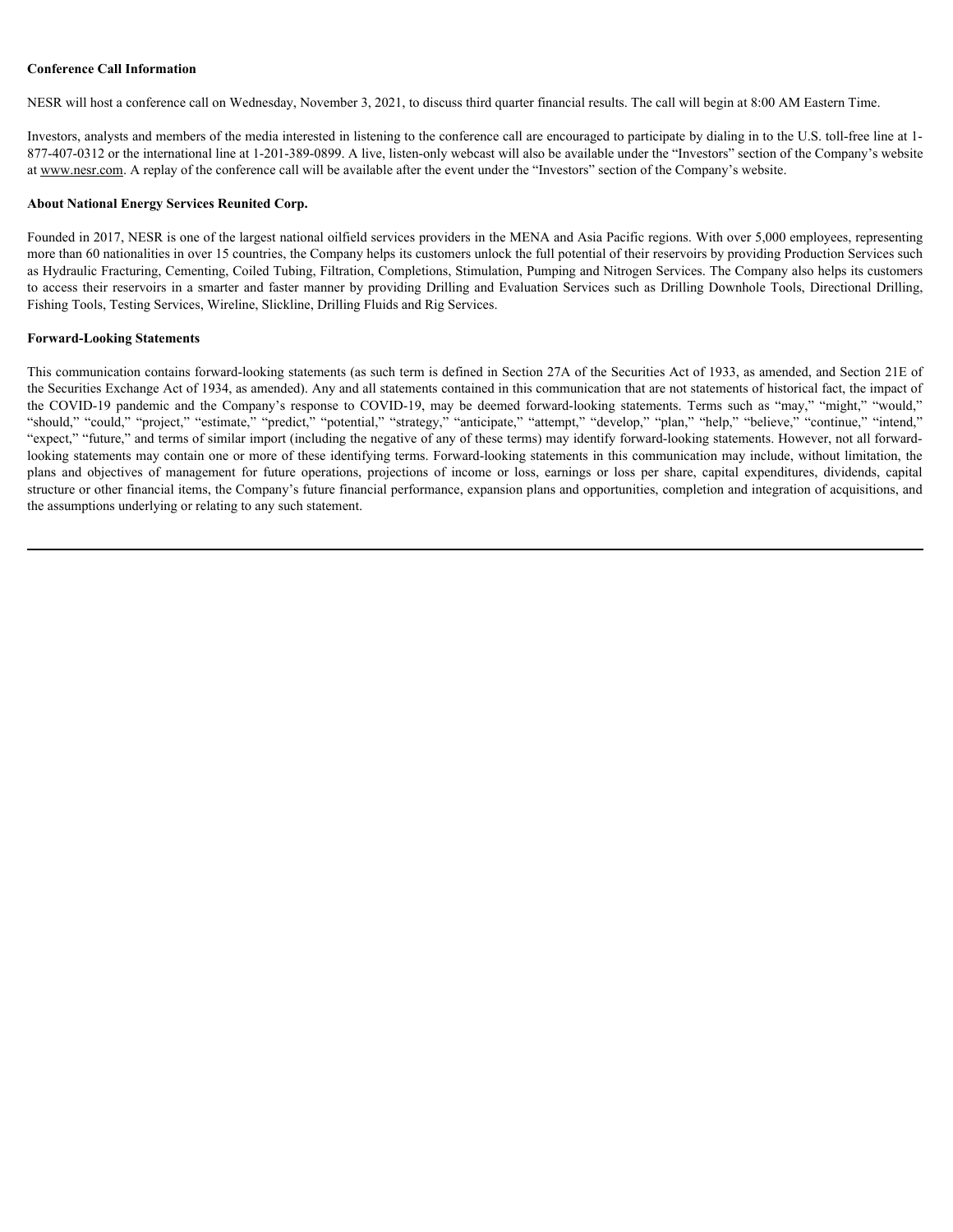The forward-looking statements are not meant to predict or guarantee actual results, performance, events or circumstances and may not be realized because they are based upon the Company's current projections, plans, objectives, beliefs, expectations, estimates and assumptions and are subject to a number of risks and uncertainties and other influences, many of which the Company has no control over. Actual results and the timing of certain events and circumstances may differ The forward-looking statements are not meant to predict or guarantee actual results, performance, events or circumstances and may not be realized because they are based upon the Company's current projections, plans, object accuracy of the forward-looking statements or cause actual results to differ materially from expected or desired results may include, without limitation: estimates of the Company's future revenue, expenses, capital requirements and the Company's need for financing; the risk of legal complaints and proceedings and government The forward-looking statements are not meant to predict or guarantee actual results, performance, events or circumstances and may not be realized because they are based upon the Company's current projections, plans, object The forward-looking statements are not meant to predict or guarantee actual results, performance, events or circumstances and may not be realized becauss they are based upon the Company's current projections, plans, object possibility that the Company may be adversely affected by other economic and market conditions, particularly during extended periods of low oil and gas prices, The forward-looking statements are not meant to predict or guarantee actual results, performance, events or circumstances and may not be realized because they are absed upon the Company's current projections, plans, object The forward-looking statements are not meant to predict or guarantee actual results, performance, events or circumstances and may not be realized because they are hased upon the Company's current projections, plans, object fluctuations, business and/or competitive factors; and other risks and uncertainties set forth in the Company's most recent Annual Report on Form 20-F filed with the Securities and Exchange Commission (the "SEC"). The forward-boding statements are not meant to predict or guarantes sental results, performance, events or divinary<br>transformances and your properties predictes, prior operators, beine, expectation, estimates and smanptons

You are cautioned not to place undue reliance on forward-looking statements because of the risks and uncertainties related to them and to the risk factors. The Company disclaims any obligation to update the forward-looking statements contained in this communication to reflect any new information or future events or circumstances or otherwise, except as required by law. You should read this communication in conjunction with other documents which the Company may file or furnish from time to time with the SEC.

The preliminary financial results for the Company's third quarter ended September 30, 2021 included in this press release represent the most current information available to management. The Company's actual results when disclosed in its Periodic Report on Form 6-K for the quarter ended September 30, 2021 may differ independent registered public accounting firm's review procedures, and other developments that may arise between now and the disclosure of the final results.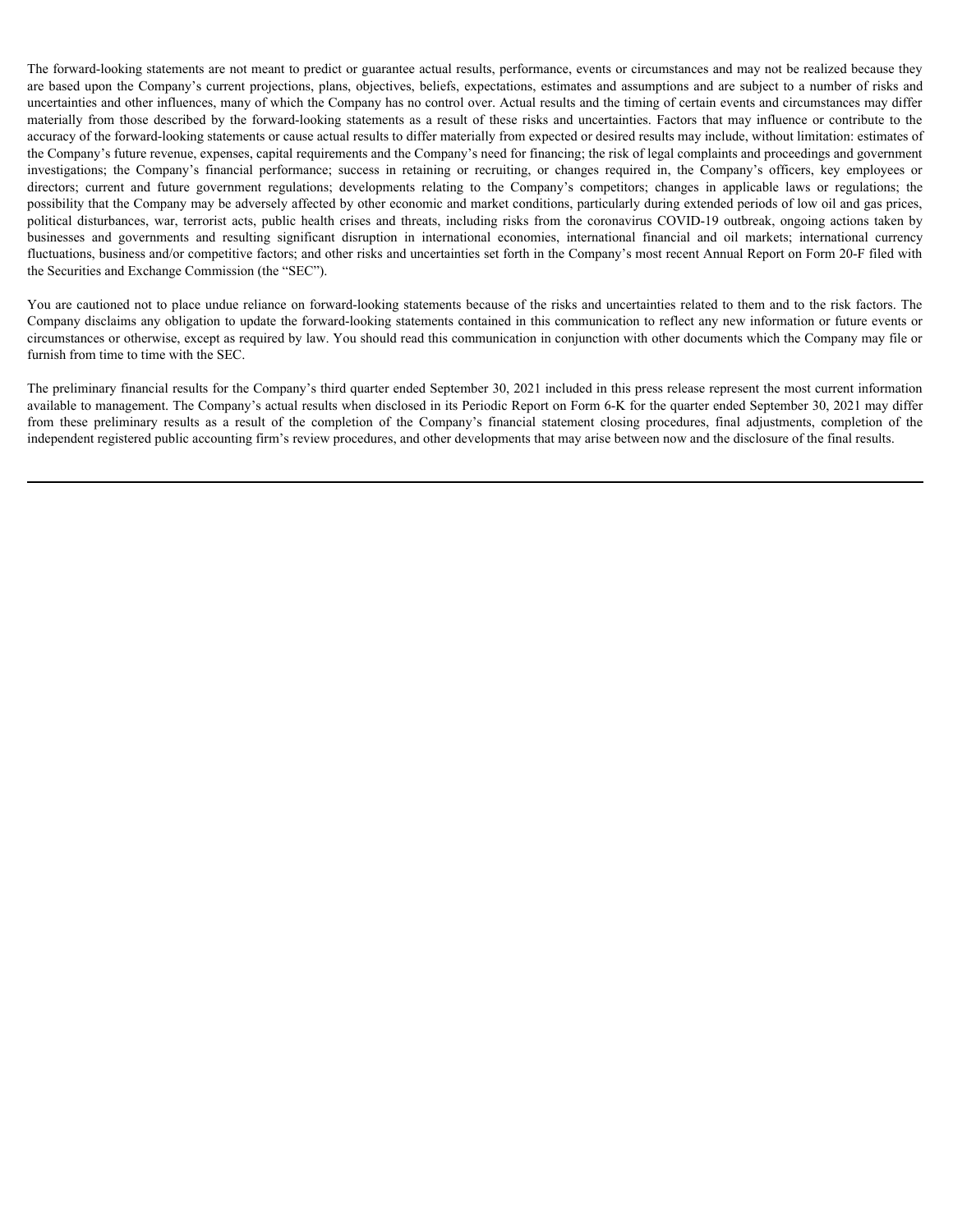# **NATIONAL ENERGY SERVICES REUNITED CORP. AND SUBSIDIARIES UNAUDITED CONDENSED CONSOLIDATED BALANCE SHEETS**

(In US\$ thousands, except share data)

|                                                                                             |              | September 30,<br>2021 |              | December 31,<br>2020 |  |  |
|---------------------------------------------------------------------------------------------|--------------|-----------------------|--------------|----------------------|--|--|
| <b>Assets</b>                                                                               |              |                       |              |                      |  |  |
| <b>Current assets</b>                                                                       |              |                       |              |                      |  |  |
| Cash and cash equivalents                                                                   | $\mathbb{S}$ | 101,018               | $\mathbb{S}$ | 75,012               |  |  |
| Accounts receivable, net                                                                    |              | 98,223                |              | 116,835              |  |  |
| Unbilled revenue                                                                            |              | 138,900               |              | 158,457              |  |  |
| Service inventories                                                                         |              | 100,757               |              | 94,263               |  |  |
| Prepaid assets                                                                              |              | 20,068                |              | 11,480               |  |  |
| Retention withholdings                                                                      |              | 43,199                |              | 36,773               |  |  |
| Other receivables                                                                           |              | 23,942                |              | 18,454               |  |  |
| Other current assets                                                                        |              | 7,391                 |              | 3,943                |  |  |
| <b>Total current assets</b>                                                                 |              | 533,498               |              | 515,217              |  |  |
| <b>Non-current assets</b>                                                                   |              |                       |              |                      |  |  |
| Property, plant and equipment, net                                                          |              | 466,732               |              | 437,743              |  |  |
| Intangible assets, net                                                                      |              | 126,323               |              | 110,376              |  |  |
| Goodwill                                                                                    |              | 629,675               |              | 620,921              |  |  |
| Other assets                                                                                |              | 10,156                |              | 2,797                |  |  |
| <b>Total assets</b>                                                                         | S.           | 1,766,384             | \$           | 1,687,054            |  |  |
|                                                                                             |              |                       |              |                      |  |  |
| <b>Liabilities and equity</b>                                                               |              |                       |              |                      |  |  |
| <b>Liabilities</b>                                                                          |              |                       |              |                      |  |  |
| Accounts payable                                                                            |              | 143,753               |              | 144,614              |  |  |
| Accrued expenses                                                                            |              | 69,048                |              | 73,783               |  |  |
| Current installments of long-term debt                                                      |              | 54,077                |              | 47,500               |  |  |
| Short-term borrowings                                                                       |              | 96,468                |              | 42,360               |  |  |
| Income taxes payable                                                                        |              | 9,272                 |              | 9,420                |  |  |
| Other taxes payable                                                                         |              | 2,142                 |              | 11,289               |  |  |
| Other current liabilities                                                                   |              | 48,256                |              | 30,400               |  |  |
| <b>Total current liabilities</b>                                                            |              | 423,016               |              | 359,366              |  |  |
|                                                                                             |              |                       |              |                      |  |  |
| Long-term debt                                                                              |              | 276,492               |              | 308,614              |  |  |
| Deferred tax liabilities                                                                    |              | 17,148                |              | 21,070               |  |  |
| Employee benefit liabilities                                                                |              | 25,203                |              | 21,515               |  |  |
| Other liabilities                                                                           |              | 35,695                |              | 32,071               |  |  |
| <b>Total liabilities</b>                                                                    |              | 777,554               |              | 742,636              |  |  |
|                                                                                             |              |                       |              |                      |  |  |
| <b>Commitments and contingencies</b>                                                        |              |                       |              |                      |  |  |
| <b>Equity</b>                                                                               |              |                       |              |                      |  |  |
| Preferred shares, no par value; unlimited shares authorized; none issued and outstanding at |              |                       |              |                      |  |  |
| September 30, 2021 and December 31, 2020, respectively                                      |              |                       |              |                      |  |  |
| Common stock and additional paid in capital, no par value; unlimited shares authorized;     |              |                       |              |                      |  |  |
| 91,361,235 and 87,777,553 shares issued and outstanding at September 30, 2021 and December  |              |                       |              |                      |  |  |
| 31, 2020, respectively                                                                      |              | 854,301               |              | 831,146              |  |  |
| Retained earnings                                                                           |              | 134,440               |              | 113,216              |  |  |
| Accumulated other comprehensive income                                                      |              | 97                    |              | 64                   |  |  |
| <b>Total shareholders' equity</b>                                                           |              | 988,838               |              | 944,426              |  |  |
| Non-controlling interests                                                                   |              | (8)                   |              | (8)                  |  |  |
| <b>Total equity</b>                                                                         |              | 988,830               |              | 944,418              |  |  |
| <b>Total liabilities and equity</b>                                                         |              | 1,766,384             | \$           | 1,687,054            |  |  |
|                                                                                             |              |                       |              |                      |  |  |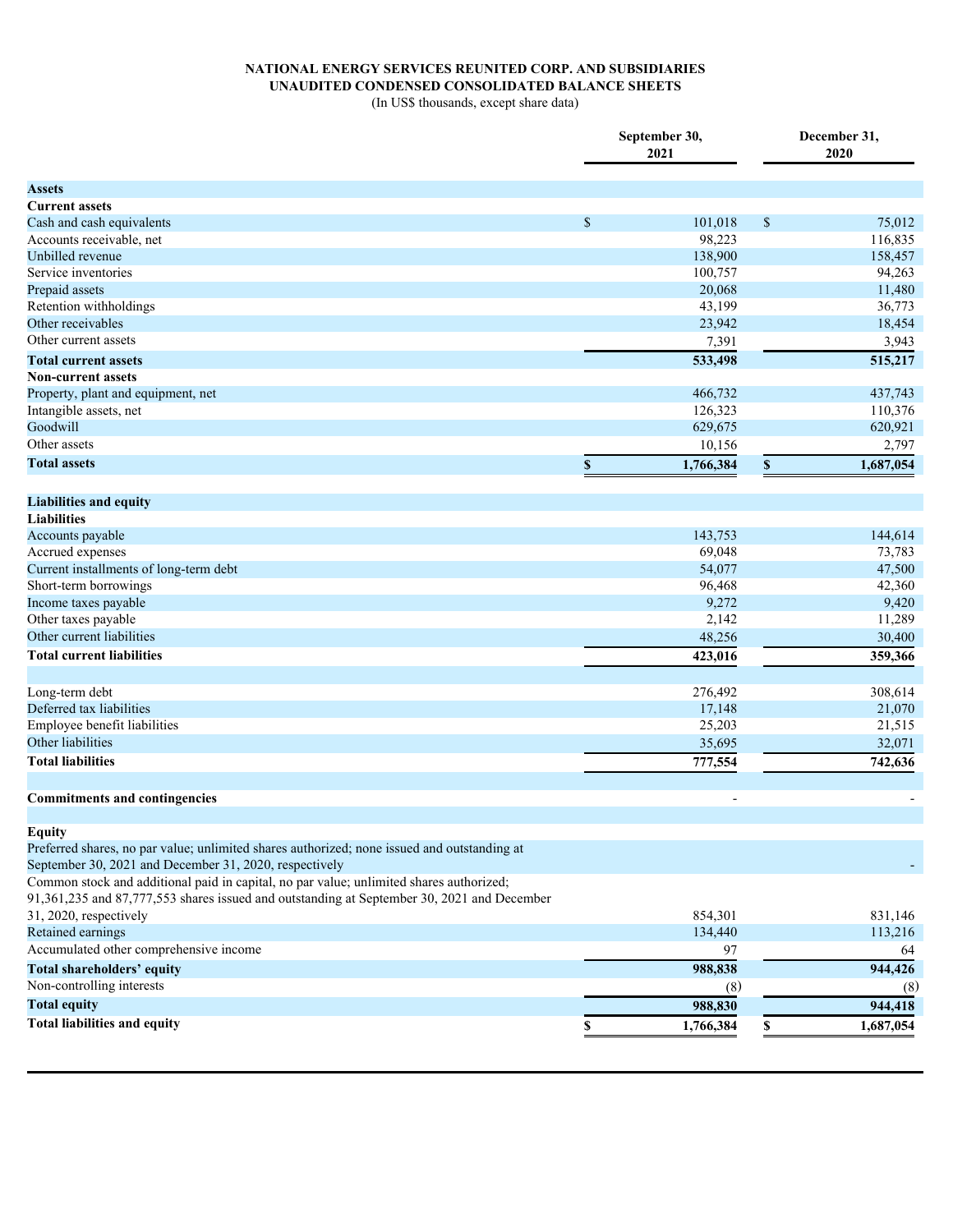## **NATIONAL ENERGY SERVICES REUNITED CORP. AND SUBSIDIARIES UNAUDITED CONDENSED CONSOLIDATED STATEMENTS OF OPERATIONS**

(In US\$ thousands, except share data and per share amounts)

|                                                               |                           | Quarter ended |                                                   |            | Year-to-date period ended |                           |                                                   |            |  |  |
|---------------------------------------------------------------|---------------------------|---------------|---------------------------------------------------|------------|---------------------------|---------------------------|---------------------------------------------------|------------|--|--|
| <b>Description</b>                                            | <b>September 30, 2021</b> |               | <b>September 30, 2020</b><br>(Revised,<br>Note 3) |            |                           | <b>September 30, 2021</b> | <b>September 30, 2020</b><br>(Revised,<br>Note 3) |            |  |  |
| Revenues                                                      | S                         | 217,992       | \$                                                | 218,423    | <sup>\$</sup>             | 665,345                   | $\mathbf{\$}$                                     | 620,971    |  |  |
| Cost of services                                              |                           | (186,095)     |                                                   | (177, 953) |                           | (554, 337)                |                                                   | (500, 566) |  |  |
| <b>Gross profit</b>                                           |                           | 31,897        |                                                   | 40,470     |                           | 111,008                   |                                                   | 120,405    |  |  |
| Selling, general and administrative expenses                  |                           | (19,067)      |                                                   | (17, 449)  |                           | (59, 592)                 |                                                   | (53,190)   |  |  |
| Amortization                                                  |                           | (4, 728)      |                                                   | (4,034)    |                           | (13,235)                  |                                                   | (11, 855)  |  |  |
| <b>Operating income</b>                                       |                           | 8,102         |                                                   | 18,987     |                           | 38,181                    |                                                   | 55,360     |  |  |
| Interest expense, net                                         |                           | (3,717)       |                                                   | (3,793)    |                           | (10, 114)                 |                                                   | (12, 468)  |  |  |
| Gain/(loss) on Private Warrant Liability                      |                           |               |                                                   |            |                           |                           |                                                   | 558        |  |  |
| Other income / (expense), net                                 |                           | (1,252)       |                                                   | 37         |                           | (1,624)                   |                                                   | (383)      |  |  |
| Income before income tax                                      |                           | 3,133         |                                                   | 15,231     |                           | 26,443                    |                                                   | 43,067     |  |  |
| Income tax expense                                            |                           | (1,202)       |                                                   | (3, 565)   |                           | (5,219)                   |                                                   | (8,940)    |  |  |
| <b>Net income</b>                                             |                           | 1,931         |                                                   | 11,666     |                           | 21,224                    |                                                   | 34,127     |  |  |
| Net income / (loss) attributable to non-controlling interests |                           |               |                                                   |            |                           |                           |                                                   |            |  |  |
| Net income attributable to shareholders                       |                           | 1,931         |                                                   | 11,666     |                           | 21,224                    |                                                   | 34,127     |  |  |
| Weighted average shares outstanding:                          |                           |               |                                                   |            |                           |                           |                                                   |            |  |  |
| <b>Basic</b>                                                  |                           | 91,250,125    |                                                   | 89,876,456 |                           | 90,943,363                |                                                   | 88,452,027 |  |  |
| Diluted                                                       |                           | 93,116,486    |                                                   | 89,876,456 |                           | 93,288,498                |                                                   | 88,452,027 |  |  |
| Net earnings per share (Note 16):                             |                           |               |                                                   |            |                           |                           |                                                   |            |  |  |
| <b>Basic</b>                                                  | \$                        | 0.02          | $\mathcal{S}$                                     | 0.13       | <sup>\$</sup>             | 0.23                      | $\mathcal{S}$                                     | 0.38       |  |  |
| Diluted                                                       | \$                        | 0.02          | \$                                                | 0.13       | \$.                       | 0.23                      | <sup>\$</sup>                                     | 0.38       |  |  |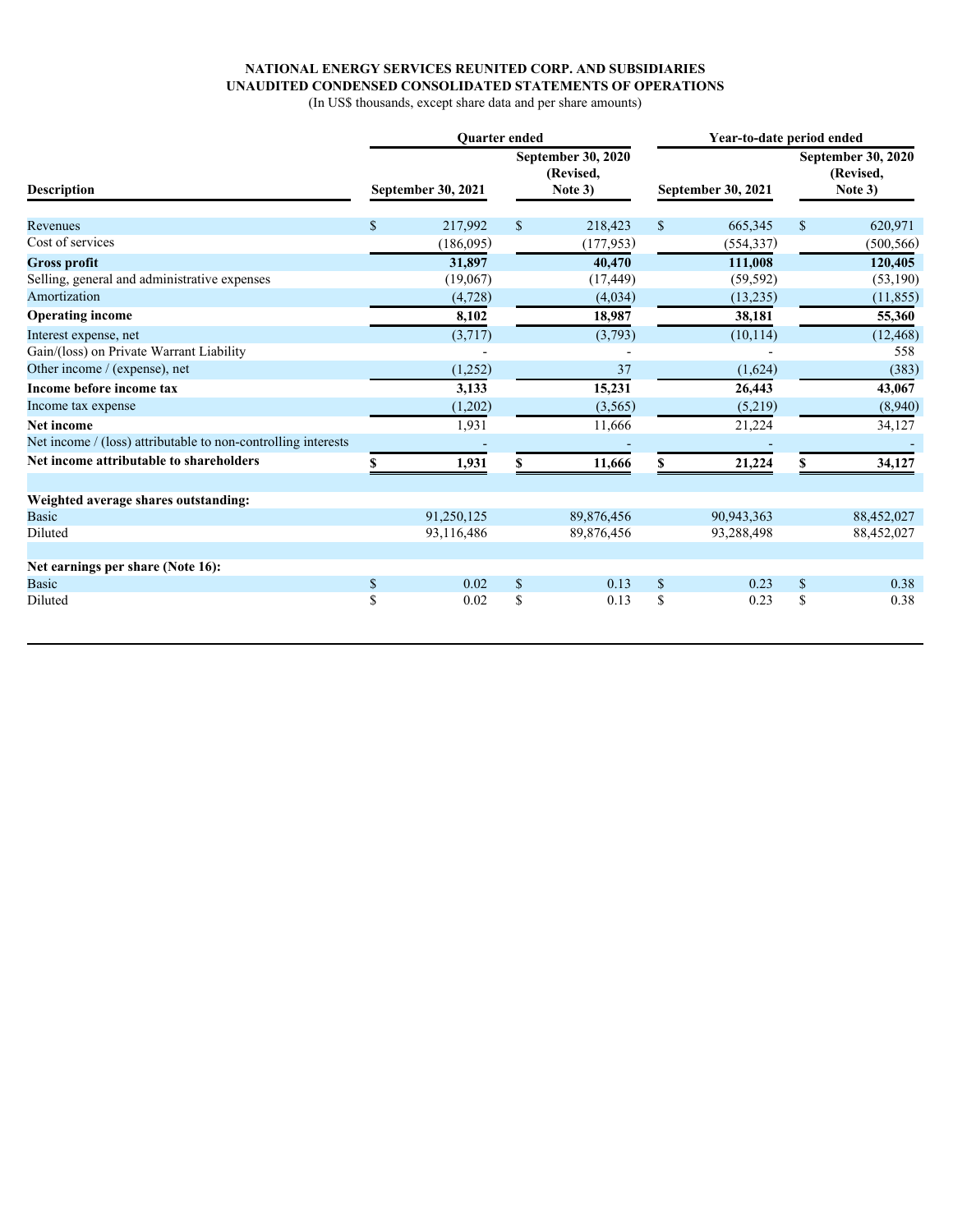## **NATIONAL ENERGY SERVICES REUNITED CORP. AND SUBSIDIARIES UNAUDITED CONDENSED CONSOLIDATED STATEMENTS OF CASH FLOWS**

(In US\$ thousands)

|                                                                       | Year-to-date period ended | Quarter ended             |                       |  |  |
|-----------------------------------------------------------------------|---------------------------|---------------------------|-----------------------|--|--|
|                                                                       | September 30,<br>2021     | <b>September 30, 2020</b> | September 30,<br>2021 |  |  |
|                                                                       |                           |                           |                       |  |  |
| Cash flows from operating activities:                                 |                           |                           |                       |  |  |
| Net income                                                            | 21,224<br>S               | 34,127<br>S               | 1,931<br><sup>S</sup> |  |  |
| Adjustments to reconcile net income to net cash provided by operating |                           |                           |                       |  |  |
| activities:                                                           |                           |                           |                       |  |  |
| Depreciation and amortization                                         | 96,338                    | 91,783                    | 34,018                |  |  |
| Share-based compensation expense                                      | 7,353                     | 5,842                     | 2,753                 |  |  |
| Loss (Gain) on disposal of assets                                     | (1, 405)<br>537           | 688                       | (1,772)<br>588        |  |  |
| Non-cash interest (income) expense<br>Deferred tax expense (benefit)  | (3,922)                   | (118)                     | (2,299)               |  |  |
| Allowance for (reversal of) doubtful receivables                      | 70                        | (3, 332)                  | (216)                 |  |  |
| Provision for obsolete service inventories                            | 230                       | (97)<br>821               |                       |  |  |
|                                                                       |                           |                           | 230                   |  |  |
| Loss (Gain) on Private Warrant liability                              |                           | (558)                     |                       |  |  |
| Other operating activities, net                                       | 353                       | (184)                     | 113                   |  |  |
| Changes in operating assets and liabilities:                          |                           |                           |                       |  |  |
| (Increase) decrease in accounts receivable                            | 27,106                    | (13,223)                  | 17,798                |  |  |
| (Increase) decrease in Unbilled revenue                               | 20,909                    | (73, 505)                 | (20,991)              |  |  |
| (Increase) decrease in Retention withholdings                         | (6,186)                   | 13,881)                   | 3,425                 |  |  |
| (Increase) decrease in inventories                                    | (4,396)                   | (10, 755)                 | 1,892                 |  |  |
| (Increase) decrease in prepaid expenses                               | (8,278)                   | 2,002                     | (6,829)               |  |  |
| (Increase) decrease in other current assets                           | (6, 431)                  | 2,224                     | (7,998)               |  |  |
| (Increase) decrease in other long-term assets and liabilities         | (2,142)                   | (5,746)                   | (1,626)               |  |  |
| Increase (decrease) in accounts payable and accrued expenses          | (20,087)                  | 40,970                    | 11,951                |  |  |
| Increase (decrease) in other current liabilities                      | (6,501)                   | 1,234                     | 2,333                 |  |  |
| Net cash provided by operating activities                             | 114,772                   | 86,054                    | 35,301                |  |  |
| Cash flows from investing activities:                                 |                           |                           |                       |  |  |
| Capital expenditures                                                  | (50, 864)                 | (75, 448)                 | (18, 296)             |  |  |
| Proceeds from disposal of assets                                      | 2,127                     | 1,490                     | 1,343                 |  |  |
| Acquisition of business, net of cash acquired                         | (36, 923)                 | (11,260)                  |                       |  |  |
| Other investing activities                                            | (3,204)                   | (628)                     | (100)                 |  |  |
| Net cash used in investing activities                                 | (88, 864)                 | (85, 846)                 | (17, 053)             |  |  |
| Cash flows from financing activities:                                 |                           |                           |                       |  |  |
| Proceeds from long-term debt                                          |                           | 15,000                    |                       |  |  |
| Repayments of long-term debt                                          | (26, 250)                 | (18, 472)                 | (11,250)              |  |  |
| Proceeds from short-term borrowings                                   | 121,806                   | 14,928                    | 63,412                |  |  |
| Repayments of short-term borrowings                                   | (67, 644)                 | (15, 829)                 | (26, 706)             |  |  |
| Payments on capital leases                                            | (15,983)                  | (15,679)                  | (5,866)               |  |  |
| Payments on seller-provided financing for capital expenditures        | (11, 520)                 | (2,905)                   | (2,690)               |  |  |
| Other financing activities, net                                       | (345)                     |                           | (204)                 |  |  |
| Net cash provided by (used in) financing activities                   | $\overline{64}$           |                           |                       |  |  |
|                                                                       |                           | (22, 957)                 | 16,696                |  |  |
| Effect of exchange rate changes on cash                               | 34                        | 35                        |                       |  |  |
| Net increase (decrease) in cash                                       | 26,006                    | (22, 714)                 | 34,944                |  |  |
| Cash and cash equivalents, beginning of period                        | 75,012                    | 73,201                    | 66,074                |  |  |
| Cash and cash equivalents, end of period                              | 101,018                   | 50,487                    | 101,018               |  |  |
|                                                                       |                           |                           |                       |  |  |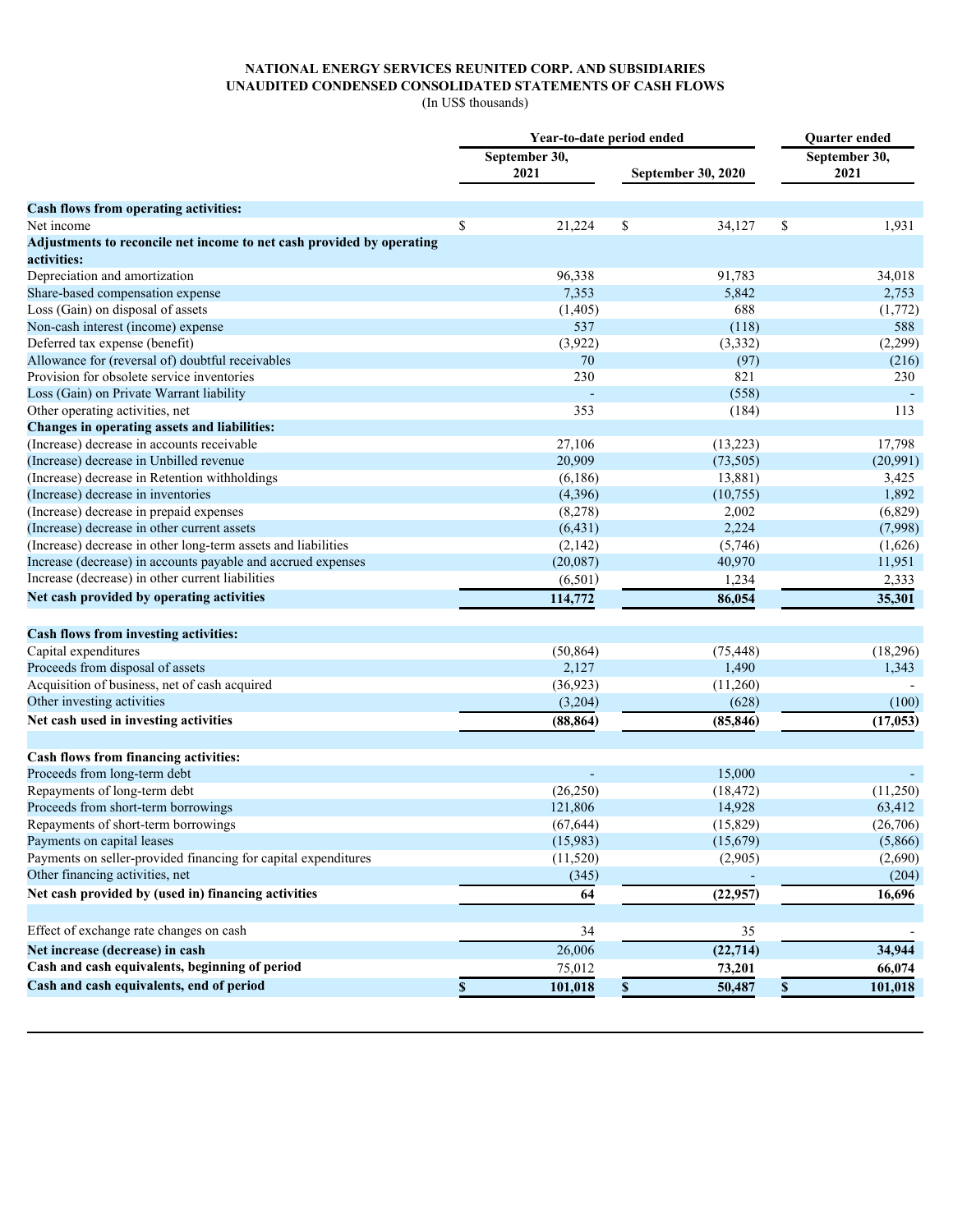#### **NATIONAL ENERGY SERVICES REUNITED CORP. AND SUBSIDIARIES RECONCILIATION OF NON-GAAP FINANCIAL MEASURES (Unaudited)**

(In US\$ thousands except per share amounts)

The Company uses and presents certain key non-GAAP financial measures to evaluate its business and trends, measure performance, prepare financial projections and make strategic decisions. Included in this release are discussions of earnings before interest, income tax and depreciation and amortization adjusted for certain non-recurring and non-core expenses ("Adjusted EBITDA"), net income and diluted earnings per share ("EPS") adjusted for certain non-recurring and non-core expenses ("Adjusted Net Income" and "Adjusted Diluted EPS," respectively), as well as a reconciliation of these non-GAAP measures to operating income, net income, and diluted EPS, respectively, in accordance with GAAP. The Company also discusses the non-GAAP balance sheet measure of the sum of our recorded NATIONAL ENERGY SERVICES REUNTED CORP. AND SUBSIDIARIES RECORPTION ARE RECORPTION OF NON-GAAP FINANCIAL MEASURES (Unaudited)<br>
(In USS thousands except per share announts)<br>
(In USS thousands creept per share announts)<br>
and reconciliation to the GAAP measures of cash and cash equivalents, current installments of long-term debt, short-term borrowings, and long-term debt to Net Debt.

The Company believes that the presentation of Adjusted EBITDA, Adjusted Net Income, and Adjusted Diluted EPS provides useful information to investors in assessing its financial performance and results of operations as the Company's board of directors, management and investors use Adjusted EBITDA, Adjusted Net Income, and Adjusted Diluted EPS to compare the Company's operating performance on a consistent basis across periods by removing the effects of changes in capital structure (such as varying levels of interest expense), asset base (such as depreciation and amortization), items that do not impact the ongoing operations NATIONAL ENERGY SERVICES REUNTEED CORP. AND SUBSIDIARIES RECONNIBY (ILLERTORY AND SUBSIDENTS) The COMPROM CORP (ILLERTORY SUBSIDENTS) The COMPROM CONTROL (ILLERTORY INTEGRATION) (ILLES SUBSIDE COMPROME SUBSIDE THE COMPROM measure used to illustrate the Company's debt level absent variability in cash and cash equivalents, and the Company believes that the presentation of Net Debt provides useful information to investors in assessing its financial leverage. Adjusted EBITDA, Adjusted Net Income, and Adjusted Diluted EPS should not be considered as an alternative to operating income, net income, or diluted EPS, respectively, the most directly comparable GAAP financial measures. Net Debt also should not be considered as an alternative to GAAP measures of cash and cash equivalents, current installments of long-term debt, short-term borrowings, and long-term debt. Finally, Free Cash Flow is used by management as a liquidity measure to illustrate the Company's ability to produce cash that is available to be distributed in a discretionary manner, after excluding investments in capital assets. Free Cash Flow should not be considered as an alternative to Net cash provided by (used in) operations or Net cash provided by (used in) investing activities, respectively, the most directly comparable GAAP financial measures. Non-GAAP **EXECUTE ANTIONAL ENERGY SERVICES REUNTED CORP. AND SUBSIDENTS SERVICES AND ARREST ANTION OF MONAL ANTEND ANTION CONTENTS ANTEND IN CONTENTS AND A CONSERVATE CONTENTS (FIRE CONTENTS) and a maximized the solid of the some** financial measure. You should not consider non-GAAP measures in isolation or as a substitute for an analysis of the Company's results as reported under GAAP.

### **Table 1 - Reconciliation of Net Income and Diluted EPS to Adjusted Net Income and Adjusted Diluted EPS**

| provides useful information to investors in assessing its financial leverage. Adjusted EBITDA, Adjusted Net Income, and Adjusted Diluted EPS should not be<br>considered as an alternative to operating income, net income, or diluted EPS, respectively, the most directly comparable GAAP financial measures. Net Debt also<br>should not be considered as an alternative to GAAP measures of cash and cash equivalents, current installments of long-term debt, short-term borrowings, and<br>long-term debt. Finally, Free Cash Flow is used by management as a liquidity measure to illustrate the Company's ability to produce cash that is available to be<br>distributed in a discretionary manner, after excluding investments in capital assets. Free Cash Flow should not be considered as an alternative to Net cash provided<br>by (used in) operations or Net cash provided by (used in) investing activities, respectively, the most directly comparable GAAP financial measures. Non-GAAP<br>financial measures have important limitations as analytical tools because they exclude some but not all items that affect the most directly comparable GAAP<br>financial measure. You should not consider non-GAAP measures in isolation or as a substitute for an analysis of the Company's results as reported under GAAP.<br>Information regularly reviewed by the chief operating decision maker for evaluating the financial performance of operating segments is focused on the timing of<br>when the services are performed during a well's lifecycle. Production Services are services performed during the production stage of a well's lifecycle. Drilling<br>and Evaluation Services are services performed during the pre-production stages of a well's lifecycle. The Company believes that the presentation of Segment<br>EBITDA provides useful information to investors in assessing its financial performance and results of operations. |                                                      |                                        |                                                      |  |
|------------------------------------------------------------------------------------------------------------------------------------------------------------------------------------------------------------------------------------------------------------------------------------------------------------------------------------------------------------------------------------------------------------------------------------------------------------------------------------------------------------------------------------------------------------------------------------------------------------------------------------------------------------------------------------------------------------------------------------------------------------------------------------------------------------------------------------------------------------------------------------------------------------------------------------------------------------------------------------------------------------------------------------------------------------------------------------------------------------------------------------------------------------------------------------------------------------------------------------------------------------------------------------------------------------------------------------------------------------------------------------------------------------------------------------------------------------------------------------------------------------------------------------------------------------------------------------------------------------------------------------------------------------------------------------------------------------------------------------------------------------------------------------------------------------------------------------------------------------------------------------------------------------------------------------------------------------------------|------------------------------------------------------|----------------------------------------|------------------------------------------------------|--|
| Table 1 - Reconciliation of Net Income and Diluted EPS to Adjusted Net Income and Adjusted Diluted EPS                                                                                                                                                                                                                                                                                                                                                                                                                                                                                                                                                                                                                                                                                                                                                                                                                                                                                                                                                                                                                                                                                                                                                                                                                                                                                                                                                                                                                                                                                                                                                                                                                                                                                                                                                                                                                                                                 |                                                      |                                        |                                                      |  |
|                                                                                                                                                                                                                                                                                                                                                                                                                                                                                                                                                                                                                                                                                                                                                                                                                                                                                                                                                                                                                                                                                                                                                                                                                                                                                                                                                                                                                                                                                                                                                                                                                                                                                                                                                                                                                                                                                                                                                                        | Quarter ended<br><b>September 30, 2021</b>           | <b>Ouarter ended</b><br>June 30, 2021  | <b>Ouarter ended</b><br><b>September 30, 2020</b>    |  |
|                                                                                                                                                                                                                                                                                                                                                                                                                                                                                                                                                                                                                                                                                                                                                                                                                                                                                                                                                                                                                                                                                                                                                                                                                                                                                                                                                                                                                                                                                                                                                                                                                                                                                                                                                                                                                                                                                                                                                                        | <b>Diluted</b><br><b>Net</b><br><b>EPS</b><br>Income | <b>Diluted</b><br>Net<br>EPS<br>Income | <b>Diluted</b><br><b>Net</b><br><b>EPS</b><br>Income |  |
| Net Income<br>Add Charges and Credits:<br>Transaction and other costs                                                                                                                                                                                                                                                                                                                                                                                                                                                                                                                                                                                                                                                                                                                                                                                                                                                                                                                                                                                                                                                                                                                                                                                                                                                                                                                                                                                                                                                                                                                                                                                                                                                                                                                                                                                                                                                                                                  | 1,931<br>0.02<br>5,053<br>0.06                       | 0.08<br>7,821<br>-8<br>4,996<br>0.06   | 0.13<br>11,666<br>- S<br>2,499<br>0.03               |  |
| Total Charges and Credits <sup>(1)</sup>                                                                                                                                                                                                                                                                                                                                                                                                                                                                                                                                                                                                                                                                                                                                                                                                                                                                                                                                                                                                                                                                                                                                                                                                                                                                                                                                                                                                                                                                                                                                                                                                                                                                                                                                                                                                                                                                                                                               | 0.06<br>5,053                                        | 4,996<br>0.06                          | 0.03<br>2,499                                        |  |
| <b>Total Adjusted Net Income</b>                                                                                                                                                                                                                                                                                                                                                                                                                                                                                                                                                                                                                                                                                                                                                                                                                                                                                                                                                                                                                                                                                                                                                                                                                                                                                                                                                                                                                                                                                                                                                                                                                                                                                                                                                                                                                                                                                                                                       | 6,984<br>0.08                                        | 12,817<br>0.14<br>-8                   | 14,165<br>0.16                                       |  |
| (1) In the third quarter of 2021, Total Charges and Credits included \$5.1 million mainly related to merger and acquisition transaction costs and restructuring<br>activities. In the second quarter of 2021, Total Charges and Credits included \$5.0 million mainly related to merger and acquisition transaction costs and<br>restructuring activities. In the third quarter of 2020, Total Charges and Credits included \$2.5 million mainly related to nonrecurring transaction and<br>integration costs associated with the acquisition of SAPESCO in Egypt.                                                                                                                                                                                                                                                                                                                                                                                                                                                                                                                                                                                                                                                                                                                                                                                                                                                                                                                                                                                                                                                                                                                                                                                                                                                                                                                                                                                                     |                                                      |                                        |                                                      |  |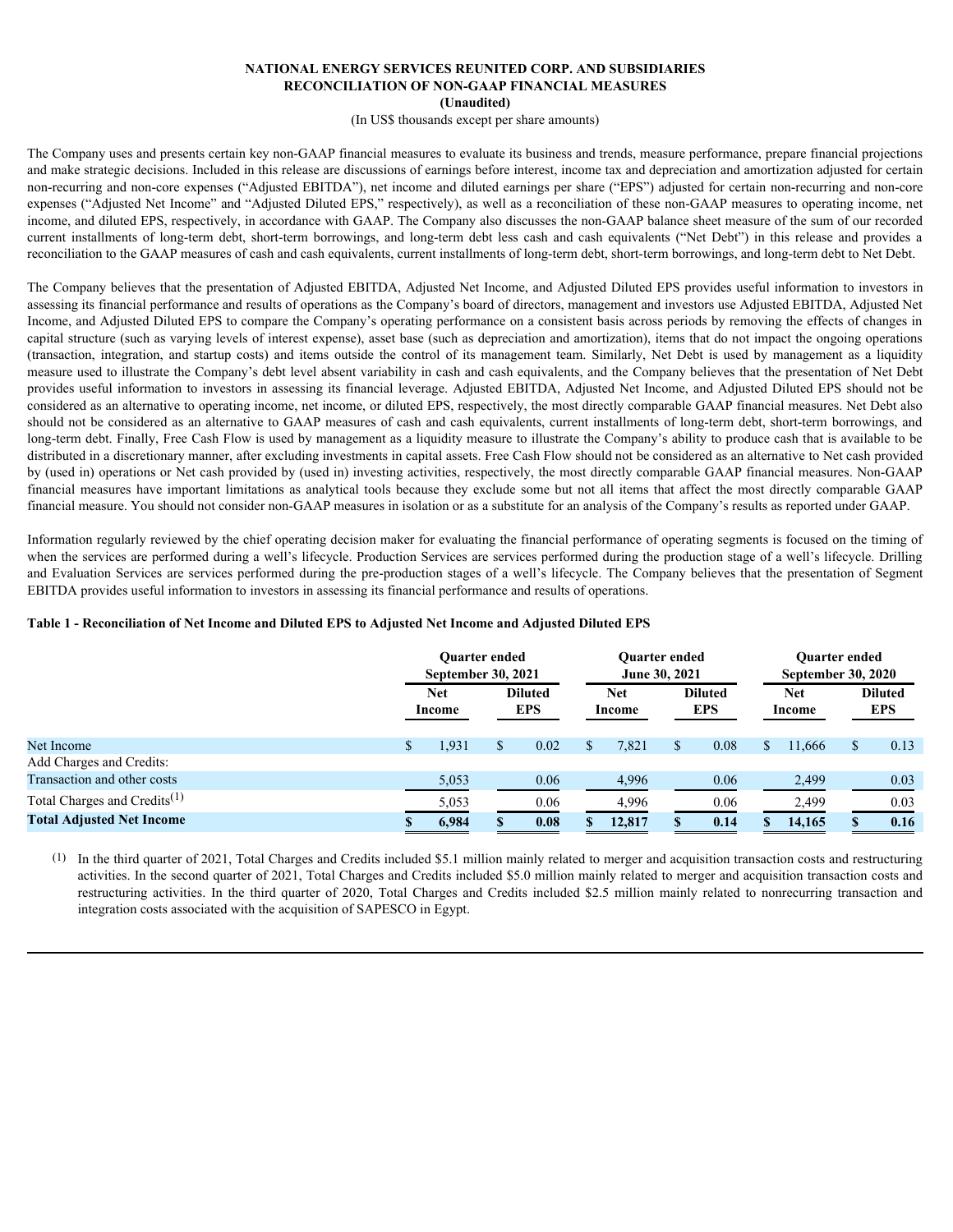## **Table 2 - Reconciliation of Net Income to Adjusted EBITDA**

| Table 2 - Reconciliation of Net Income to Adjusted EBITDA                                                                                                                                                           |                                            |                      |                                |                     |                                                   |                           |
|---------------------------------------------------------------------------------------------------------------------------------------------------------------------------------------------------------------------|--------------------------------------------|----------------------|--------------------------------|---------------------|---------------------------------------------------|---------------------------|
|                                                                                                                                                                                                                     |                                            | <b>Quarter ended</b> |                                | Quarter ended       |                                                   | Quarter ended             |
|                                                                                                                                                                                                                     |                                            | September 30, 2021   |                                | June 30, 2021       |                                                   | <b>September 30, 2020</b> |
| Net Income                                                                                                                                                                                                          |                                            | 1,931                | $^{\circ}$                     | 7,821               | - \$                                              | 11,666                    |
| Add:                                                                                                                                                                                                                |                                            |                      |                                |                     |                                                   |                           |
| <b>Income Taxes</b><br>Interest Expense, net                                                                                                                                                                        |                                            | 1,202<br>3,717       |                                | 2,408<br>3,234      |                                                   | 3,565<br>3,793            |
| Depreciation and Amortization                                                                                                                                                                                       |                                            | 36,771               |                                | 35,148              |                                                   | 34,280                    |
| Charges and Credits impacting Adjusted EBITDA <sup>(2)</sup>                                                                                                                                                        |                                            | 5,053                |                                | 4,996               |                                                   | 2,499                     |
| <b>Total Adjusted EBITDA</b>                                                                                                                                                                                        |                                            | 48,674               | $\mathbf{s}$                   | $\overline{53,607}$ | -SS                                               | 55,803                    |
|                                                                                                                                                                                                                     |                                            |                      |                                |                     |                                                   |                           |
| (2) Charges and Credits impacting Adjusted EBITDA are described in Table 1 above. Charges and Credits impacting Adjusted EBITDA exclude items<br>related to interest, income tax and depreciation and amortization. |                                            |                      |                                |                     |                                                   |                           |
| Table 3 - Reconciliation of Segment EBITDA to Adjusted EBITDA                                                                                                                                                       |                                            |                      |                                |                     |                                                   |                           |
|                                                                                                                                                                                                                     | Quarter ended<br><b>September 30, 2021</b> |                      | Quarter ended<br>June 30, 2021 |                     | <b>Quarter ended</b><br><b>September 30, 2020</b> |                           |

## **Table 3 - Reconciliation of Segment EBITDA to Adjusted EBITDA**

|                            |               | <b>Ouarter ended</b><br><b>September 30, 2021</b> |               |               | <b>Ouarter ended</b><br>June 30, 2021 |               | <b>Ouarter ended</b><br><b>September 30, 2020</b> |                 |               |  |
|----------------------------|---------------|---------------------------------------------------|---------------|---------------|---------------------------------------|---------------|---------------------------------------------------|-----------------|---------------|--|
|                            |               | <b>Charges</b>                                    |               |               | <b>Charges</b>                        |               | <b>Charges</b>                                    |                 |               |  |
|                            |               | and                                               |               |               | and                                   |               |                                                   | and             |               |  |
|                            |               | Credits                                           |               |               | Credits                               |               |                                                   | <b>Credits</b>  |               |  |
|                            |               | impacting                                         |               |               | impacting                             |               |                                                   | impacting       |               |  |
|                            |               | Adjusted                                          | Adjusted      |               | <b>Adjusted</b>                       | Adjusted      |                                                   | <b>Adjusted</b> | Adjusted      |  |
|                            | <b>EBITDA</b> | <b>EBITDA</b>                                     | <b>EBITDA</b> | <b>EBITDA</b> | <b>EBITDA</b>                         | <b>EBITDA</b> | <b>EBITDA</b>                                     | <b>EBITDA</b>   | <b>EBITDA</b> |  |
| <b>Production Services</b> | \$33,035      | 3,316                                             | 36,351        | \$39,382      | 1,382                                 | 40,764        | 41,705                                            | ,186            | 42,891        |  |
| Drilling & Evaluation      | 15,668        | 1,227                                             | 16,895        | 16,878        | 627                                   | 17,505        | 15,538                                            | 954             | 16,492        |  |
| Unallocated                | (5,082)       | 510                                               | (4, 572)      | (7,649)       | 2,987                                 | (4,662)       | (3,939)                                           | 359             | (3,580)       |  |
| <b>Total</b>               | \$43,621      | 5,053                                             | 48,674        | \$48,611      | 4,996                                 | 53,607        | 53,304                                            | 2,499           | 55,803        |  |
|                            |               |                                                   |               |               |                                       |               |                                                   |                 |               |  |

#### **Table 4 - Reconciliation of Segment EBITDA to Segment Operating Income**

|                                          | Quarter ended September<br>30, 2021 |          | <b>Ouarter</b> ended<br>June 30, 2021 | <b>Ouarter ended</b><br><b>September 30, 2020</b> |           |  |
|------------------------------------------|-------------------------------------|----------|---------------------------------------|---------------------------------------------------|-----------|--|
| <b>Production Services:</b>              |                                     |          |                                       |                                                   |           |  |
| Segment EBITDA                           |                                     | 33,035   | 39,382                                |                                                   | 41,705    |  |
| Depreciation and amort.                  |                                     | (22,666) | (21, 598)                             |                                                   | (20, 222) |  |
| Other (income)/expense, net              |                                     | 256      | 231                                   |                                                   | (58)      |  |
| <b>Segment Operating Income</b>          |                                     | 10,625   | 18,015                                |                                                   | 21,425    |  |
| <b>Drilling and Evaluation Services:</b> |                                     |          |                                       |                                                   |           |  |
| <b>Segment EBITDA</b>                    |                                     | 15,668   | 16,878                                |                                                   | 15,538    |  |
| Depreciation and amort.                  |                                     | (8, 754) | (8, 424)                              |                                                   | (8,153)   |  |
| Other (income)/expense, net              |                                     | 170      | 104                                   |                                                   | (8)       |  |
| <b>Segment Operating Income</b>          |                                     | 7,084    | 8,558                                 |                                                   | 7,377     |  |
| <b>Unallocated:</b>                      |                                     |          |                                       |                                                   |           |  |
| <b>EBITDA</b>                            |                                     | (5,082)  | (7,649)                               |                                                   | (3,939)   |  |
| Share-based compensation                 |                                     | (2,754)  | (3,039)                               |                                                   | (2,082)   |  |
| Depreciation and amort.                  |                                     | (2,597)  | (2,087)                               |                                                   | (3,823)   |  |
| Other (income)/expense, net              |                                     | 826      | 320                                   |                                                   | 29        |  |
| Operating Income                         |                                     | (9,607)  | (12, 455)                             |                                                   | (9, 815)  |  |
| <b>Total Operating Income</b>            |                                     | 8,102    | 14,118                                |                                                   | 18,987    |  |
|                                          |                                     |          |                                       |                                                   |           |  |